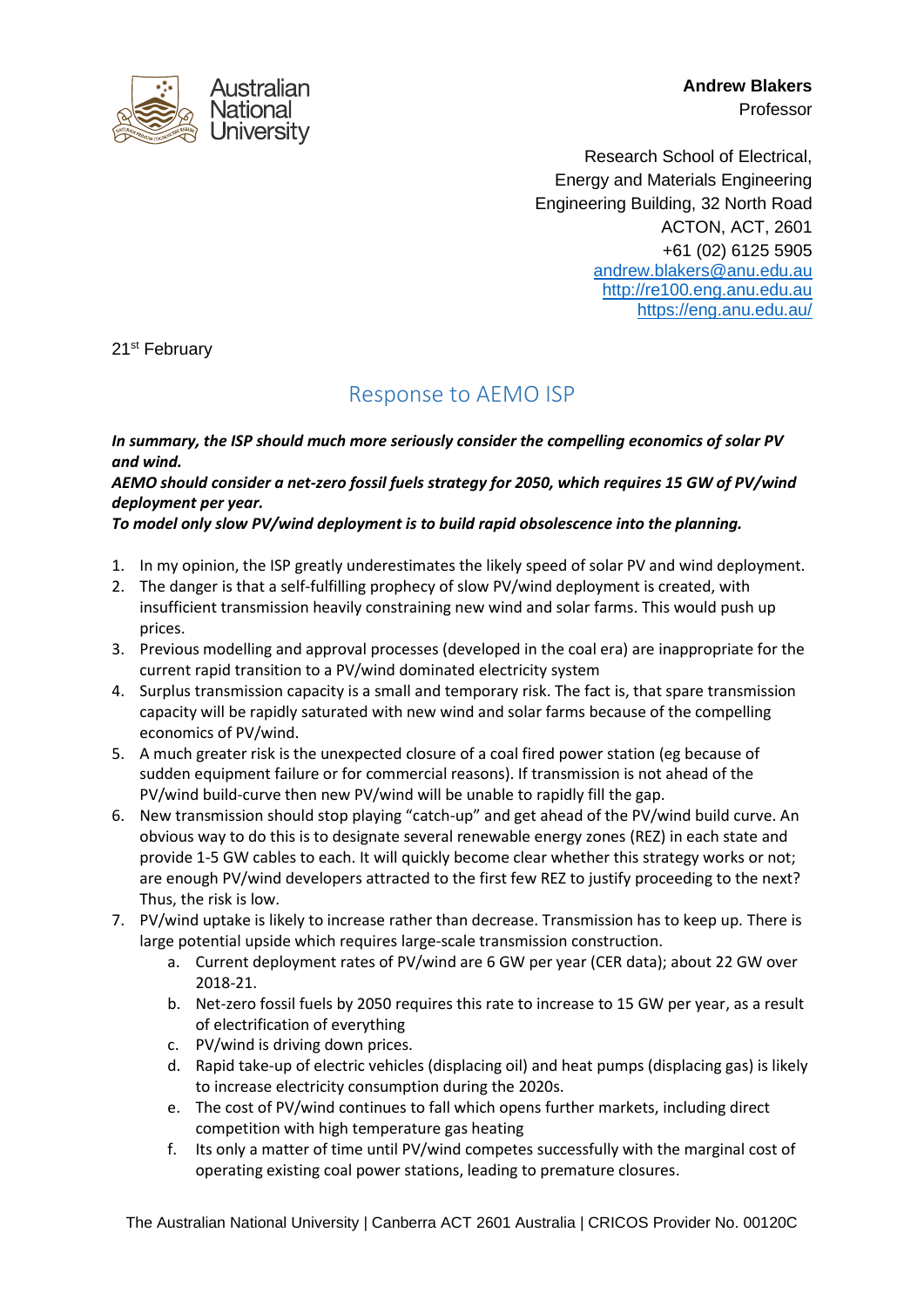- 8. Deployment of new transmission needs to get out of a focus on short-term "fixes". The least likely scenario is that PV/wind fail to drive many coal power stations out of business earlier than expected. Far more likely is that PV/wind deployment causes a series of coal power stations to close before nominal "retirement date", causing shocks to the system if inadequate transmission has not allowed PV/wind to deploy in sufficient quantity.
- 9. The Step Change scenario is very pessimistic. Its absurd that the fastest deployment of PV/wind considered is 15 GW of new PV/wind by 2035! At current deployment rates, this 15 GW could happen within a few short years.
- 10. Realistic future scenarios for PV/wind deployment should be modelled: 6 GW per year, 10 GW per year and 15 GW per year of {rooftop PV + windfarms + solar farms}.

## Climate change response in a nutshell

*Renewable electrification of everything leading to zero oil, gas, coal = 85% emissions reduction. When do we reach this target using solar & wind (multiple GW per year of new deployment) to displace oil, gas and coal?*

- *2.5GW/year of new PV/wind (Government projection from December 2019): 2200*
- *6GW/year (current rate): 2100*
- *15GW/year: 2050 → this could be the consensus position at the next COP meeting*
- *21GW/year: 2040*



*Fig. 1: Global annual net new generation capacity. PV/wind have won the energy race. In Australia, nearly 100% of new generation is PV & wind*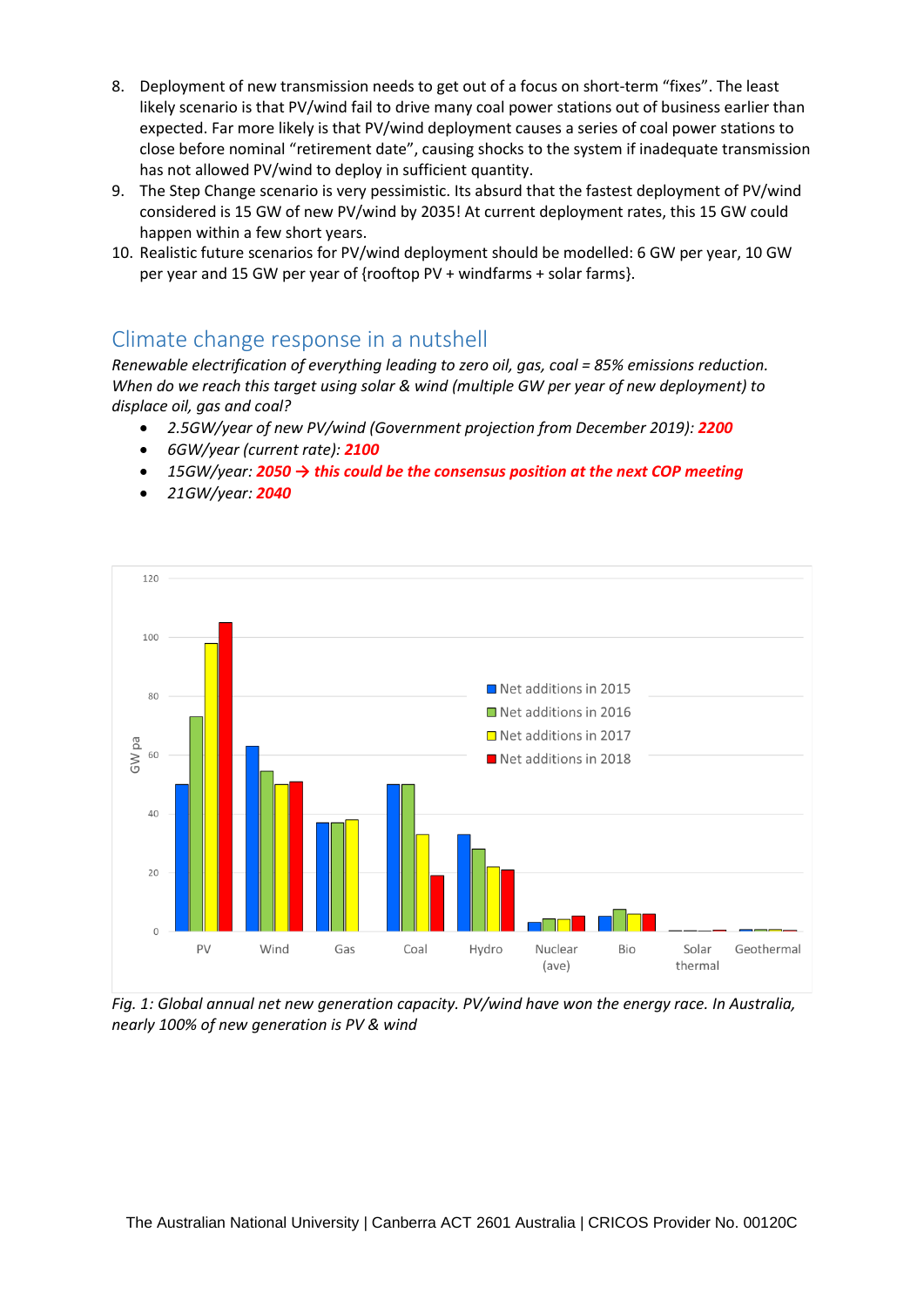

*Fig. 2: Australia is the PV/wind superstar in terms of annual net new generation capacity per capita*



*Fig. 3: Rapidly increasing PV + wind fraction of NEM generation. The green bars are past data and the blue bars are confidently predicted data because of "locked-in" new deployment. Note that hydro is 6-7% on top of PV/wind generation, on average. At current PV/wind deployment rates we are headed for 50% renewable electricity in the NEM by 2025*

*This PV/wind deployment could drive coal power stations out of business sooner than expected.*